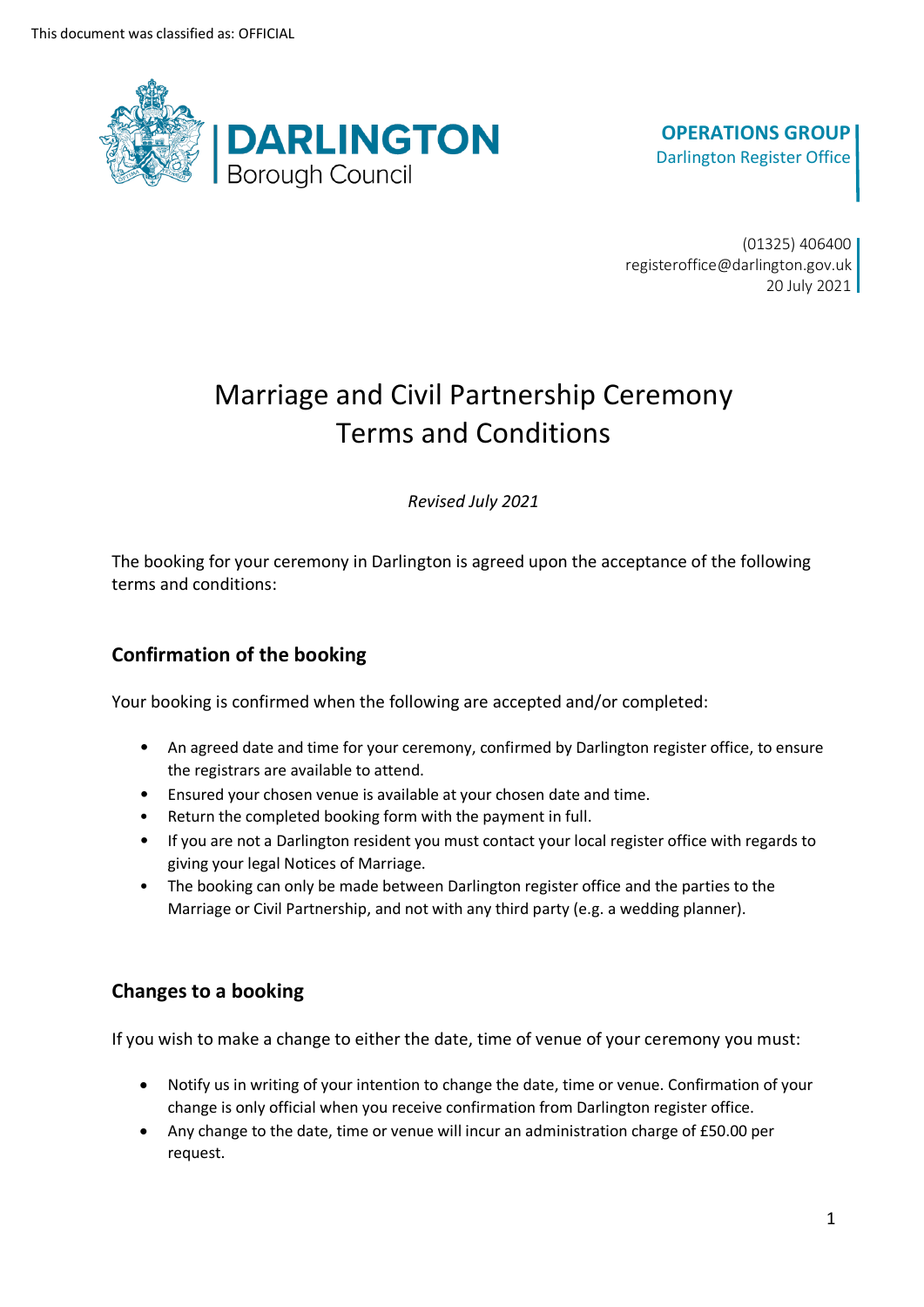- Any request to cancel your booking will qualify for a refund of payment on the following basis:
	- $\circ$  More than 3 months prior to the ceremony date full refund less £50.00 administration fee
	- o Less than 3 months prior to the ceremony date no refund
- Refunds are made by BACS transfer as standard. Cheque refunds may be requested. No cash refunds are made.
- In lieu of a refund, monies paid can be held for the ceremony to be re-arranged within the Darlington district for up to one year after the date of your original ceremony. If monies are not used within one year they are not refundable. Any surplus monies for changing venues are not refundable. An administration fee of £50.00 is still applicable to rearrange a ceremony.

#### **Fees**

- All fees for the ceremony are payable, in full, at the time of your booking.
- Current fees are available on our website or by request from Darlington register office.
- Fees are subject to change each financial year, with revised fees taking effect on  $1^{st}$  April each year. Fees payable are those applicable at the time of payment.

## **Legal Preliminaries**

- Both parties are required to fulfil their legal obligations to obtain permission to marry / form a civil partnership. You must give 'Notice of Marriage (or Civil Partnership)' at a local register office. More details on this process can be found at [https://www.gov.uk/marriages-civil](https://www.gov.uk/marriages-civil-partnerships/give-notice)[partnerships/give-notice](https://www.gov.uk/marriages-civil-partnerships/give-notice)
- Notice of Marriage (or Civil Partnership) cannot be given more than one year in advance of your ceremony but must be completed at least 29 days before the date of your ceremony.
- Responsibility for the arrangement of your Notices of Marriage (or Civil Partnership) appointment lies entirely with the couple.

## **Venue for your ceremony**

• It is the responsibility of the couple to ensure they have booked a venue that is licensed and approved for Marriages and/or Civil Partnerships. You must ensure availability of the venue alongside availability of the registrars to attend your ceremony.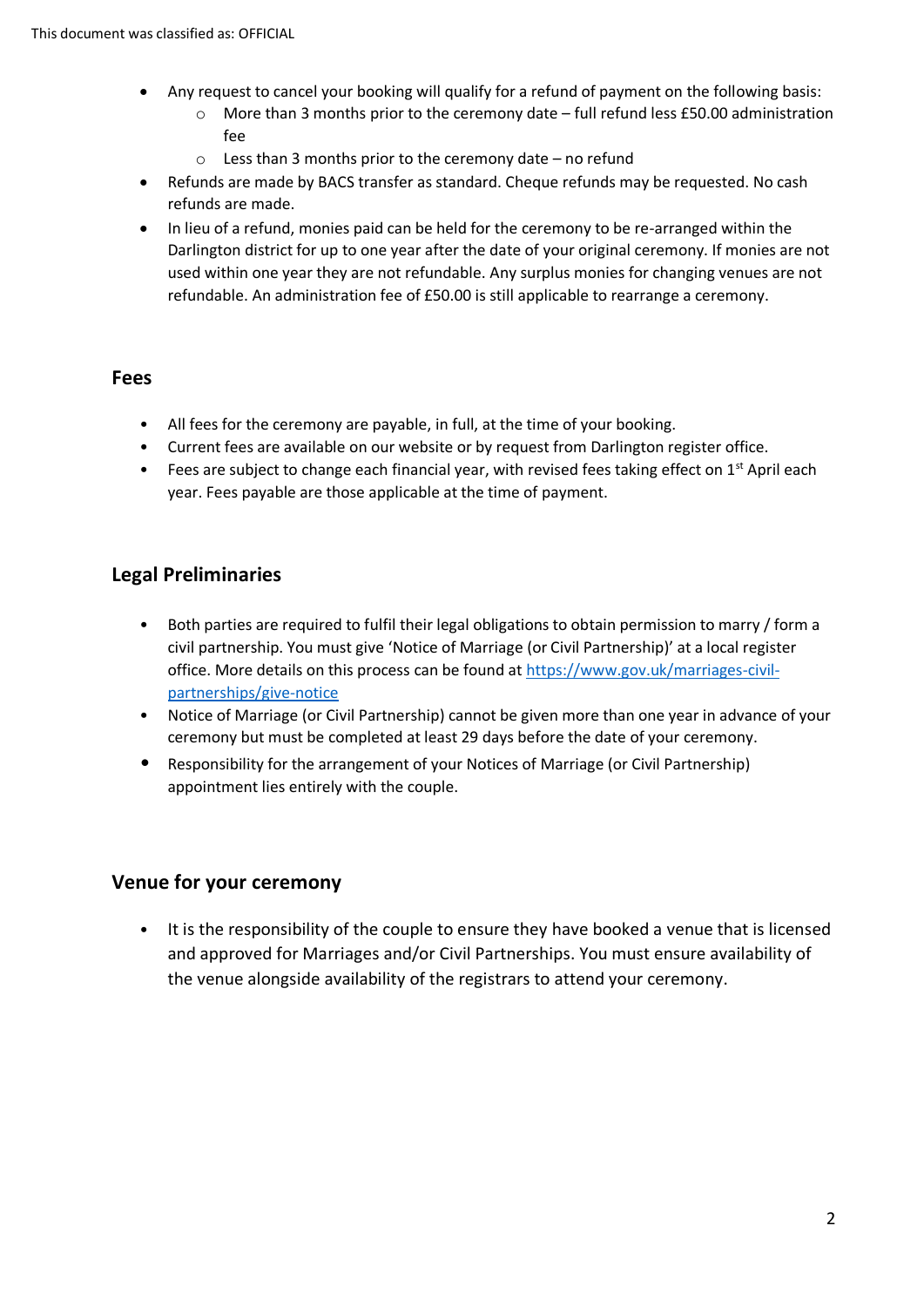# **Format and content of ceremonies**

- Unless your ceremony is a small statutory marriage/civil partnership, you will be provided with a ceremony pack to help you plan your ceremony. You will be able to chose many aspects of your ceremony and be able to add content.
- A marriage or civil partnership is a legally binding and solemn ceremony. A civil ceremony can have no religious content by law.

## **Registrars attending your ceremony**

- Only registrars employed by Darlington Borough Council are able to attend your ceremony. Registrars from other registration districts cannot perform or register a marriage or civil partnership due to contractual and health and safety reasons.
- Requests for specific registrars to attend your ceremony cannot not be made for operational reasons.

# **Copyright of the ceremony**

• Excluding your legal declaratory and contractual vows, no part of the ceremony should be reproduced on any 'Order of Ceremony'.

## **Venue facilities and capacities**

- A marriage or civil partnership can only take place in a specified room at a venue approved for such purpose. A venue is granted a licence by Darlington Borough Council, on the approval of General Register Office. Legal ceremonies cannot take place in any other location.
- Each room licenced for marriages and civil partnership has a maximum capacity and no legal ceremony can proceed if this capacity is exceeded.

#### **Witnesses**

• Two witnesses are legally required to sign the marriage schedule or civil partnership formation document. The register office cannot provide witnesses.